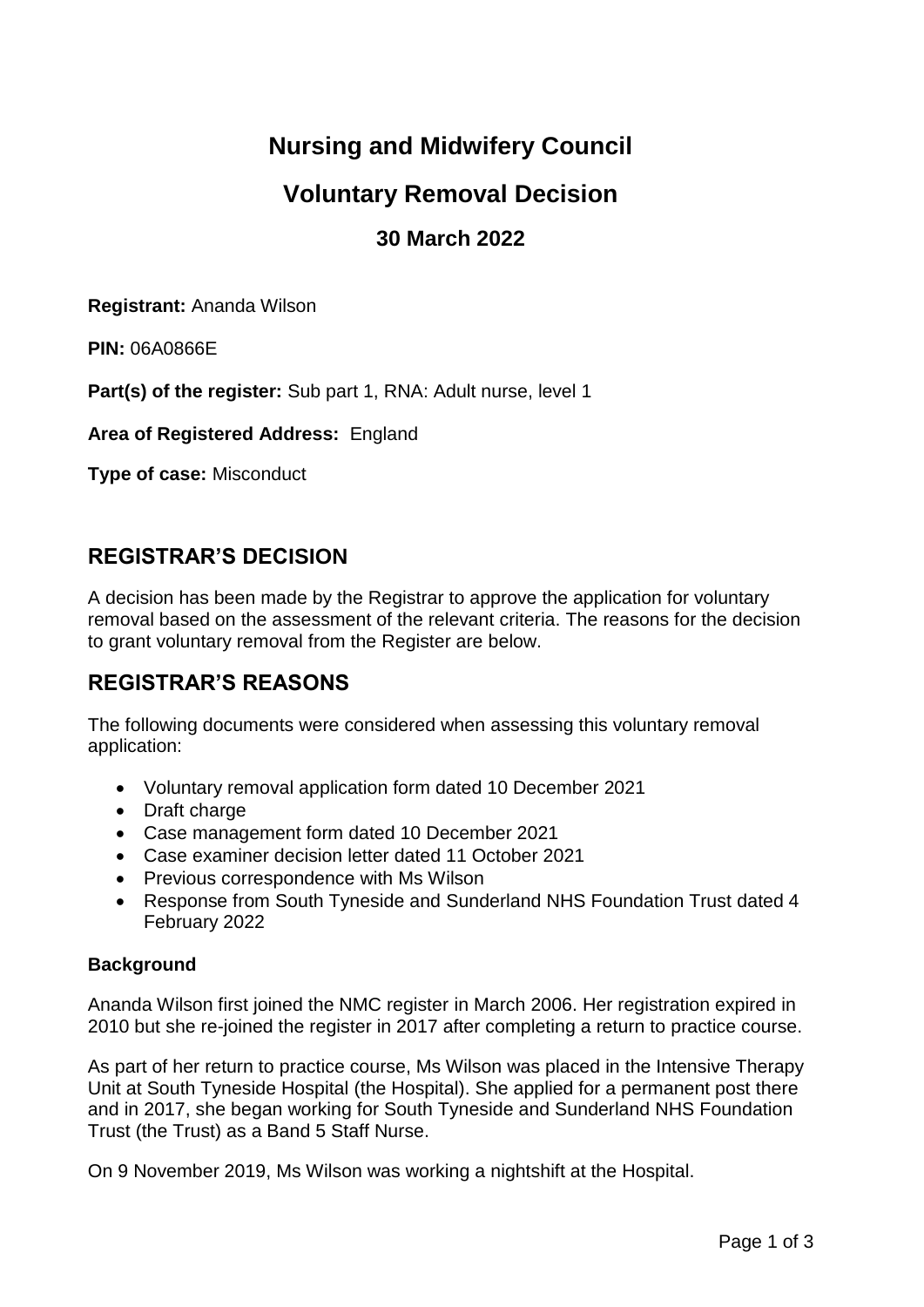On 10 June 2020, the Trust made a referral to raise concerns about Ms Wilson's fitness to practise. On 26 June 2020, a panel of the Investigating Committee imposed an interim suspension order, preventing Ms Wilson from practising as a registered nurse.

Our case examiners considered the concerns on 21 September 2021. They decided there's a case to answer and referred the case to the Fitness to Practise Committee. On 10 December 2021, Ms Wilson completed an application for voluntary removal from the NMC register.

#### **Acceptance of the regulatory concerns**

Ms Wilson's application for voluntary removal contains confirmation that she accepts the facts of the concerns and that her fitness to practise is impaired.

On 10 December 2021, Ms Wilson completed a case management form indicating that she admits all but one of the factual allegations in the draft charge.

Even though she doesn't accept one of the factual allegations, overall I'm satisfied that Ms Wilson accepts the fitness to practise concern. Because of Ms Wilson's completed case management form and voluntary removal application, I'm satisfied that she accepts all of the other concerns as well.

#### **Public interest considerations**

When a nurse, midwife, or nursing associate is removed from the register through voluntary removal, the public is immediately protected from the risk of future harm. However, our guidance says more serious concerns where the nurse, midwife, or nursing associate's conduct is fundamentally incompatible with continued registration aren't suitable for voluntary removal. This is because there's a public interest in these matters being dealt with by the Fitness to Practise Committee.

One of the key factors when weighing up the public interest of a case will be the seriousness of the concerns and whether they require us take regulatory action in the public interest, to promote public confidence or uphold standards.

Having considered the seriousness of the concerns, on balance I don't consider the public interest requires the matter to be considered in full by a Fitness to Practise Committee panel.

#### **Interests of the nurse, midwife or nursing associate**

In her voluntary removal application, Ms Wilson said she no longer wants to be a nurse. She told the panel she should have looked for another job because nursing in that particular area was too difficult for her.

In terms of future plans, Ms Wilson said that she intends to start a new role as a support worker for young adults with learning disabilities.

Ms Wilson first expressed a wish to be removed from the NMC register in October 2020. We don't consider voluntary removal applications before our case examiners have decided there's a case to answer, but the fact that Ms Wilson has continued to request voluntary removal since then demonstrates a committed intention to leave the register.